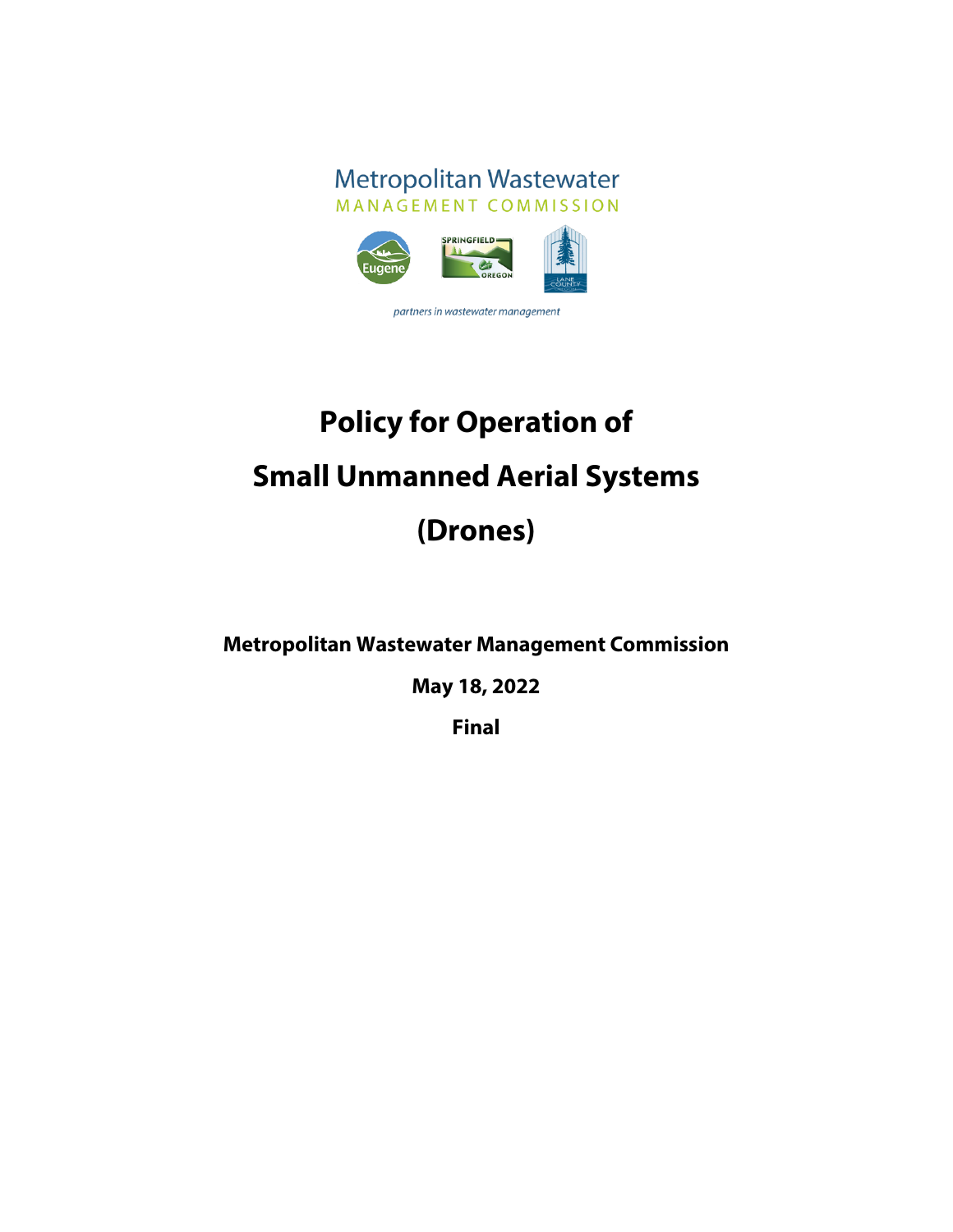# **Contents**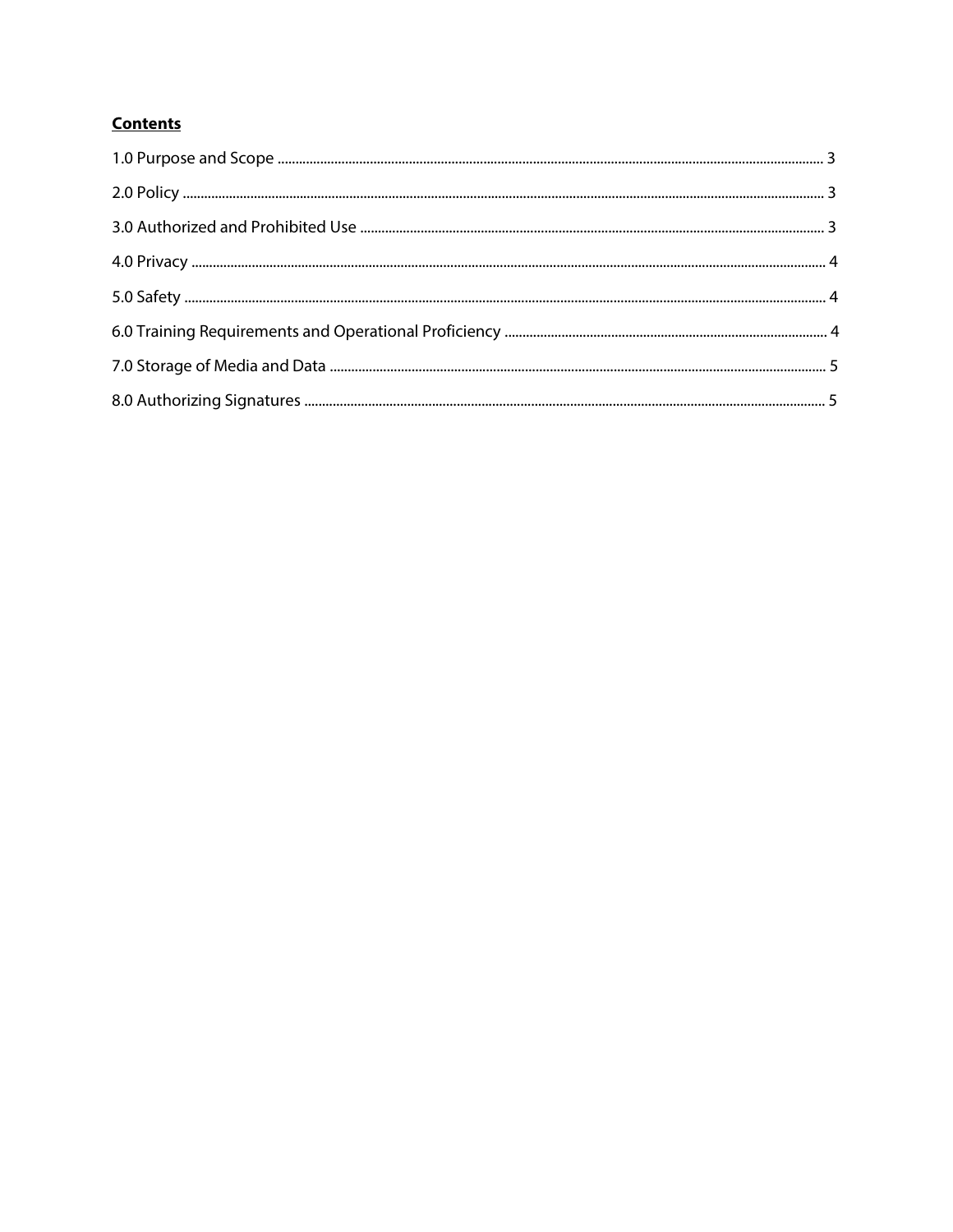# **1.0 Purpose and Scope**

The purpose of this policy is to establish guidelines for safe, efficient, and lawful operations of small Unmanned Aerial Systems (sUAS) by the Metropolitan Wastewater Management Commission (MWMC). This document was written and approved for use in conjunction with the Metropolitan Wastewater Management Commission's small Unmanned Aerial Systems Operations Manual (Operations Manual).

Operational requirements and procedures for the operation of sUAS by City of Eugene or City of Springfield (City) employees who work on behalf of the MWMC and are functioning as a Pilot in Command (PIC) are documented in the Operations Manual and addresses the following:

- Authorized Uses
- Privacy
- Safety
- Training and Authorization of PlCs
- Storage of Media and Data

# **2.0 Policy**

Small Unmanned Aerial Systems (sUAS), also referred to as drones, may be utilized by MWMC to implement the partnership mission to protect our community's health and the environment by providing high-quality wastewater services to the Eugene-Springfield metropolitan area in partnership with Eugene, Springfield and Lane County. All MWMC drone operations will be in accordance with this policy, the MWMC's Operations Manual, state laws and regulations, federal laws and regulations, and all state and federal Constitutional guarantees.

# **3.0 Authorized and Prohibited Use**

# **3.1 Authorized Use**

The authorized uses of sUAS within MWMC may include, but are not limited to, the following cases:

- Construction Management and Code Compliance: Pre-project planning, post-project documentation, inspection for contract specifications, code, permits, and environmental compliance.
- Environmental Monitoring & Documentation: Vegetation type and health, thermal characteristics, spills and leaks, erosion, hydrology, tree canopy cover, wildlife, streams/waterways, pre- and post-project monitoring.
- Inspections: Surveys and assessments of facilities, assets, or infrastructure such as buildings, bridges, towers, roads, and properties for potential acquisition.
- Mapping & Photogrammetry: Remote Sensing with thermal or optical sensors or LiDAR (Light Detection and Ranging), photos to produce digital elevation models, orthomosaics, land use maps, 3D models, and contours.
- Marketing & Outreach: Capture videos and still photographs for production of informational or promotional media.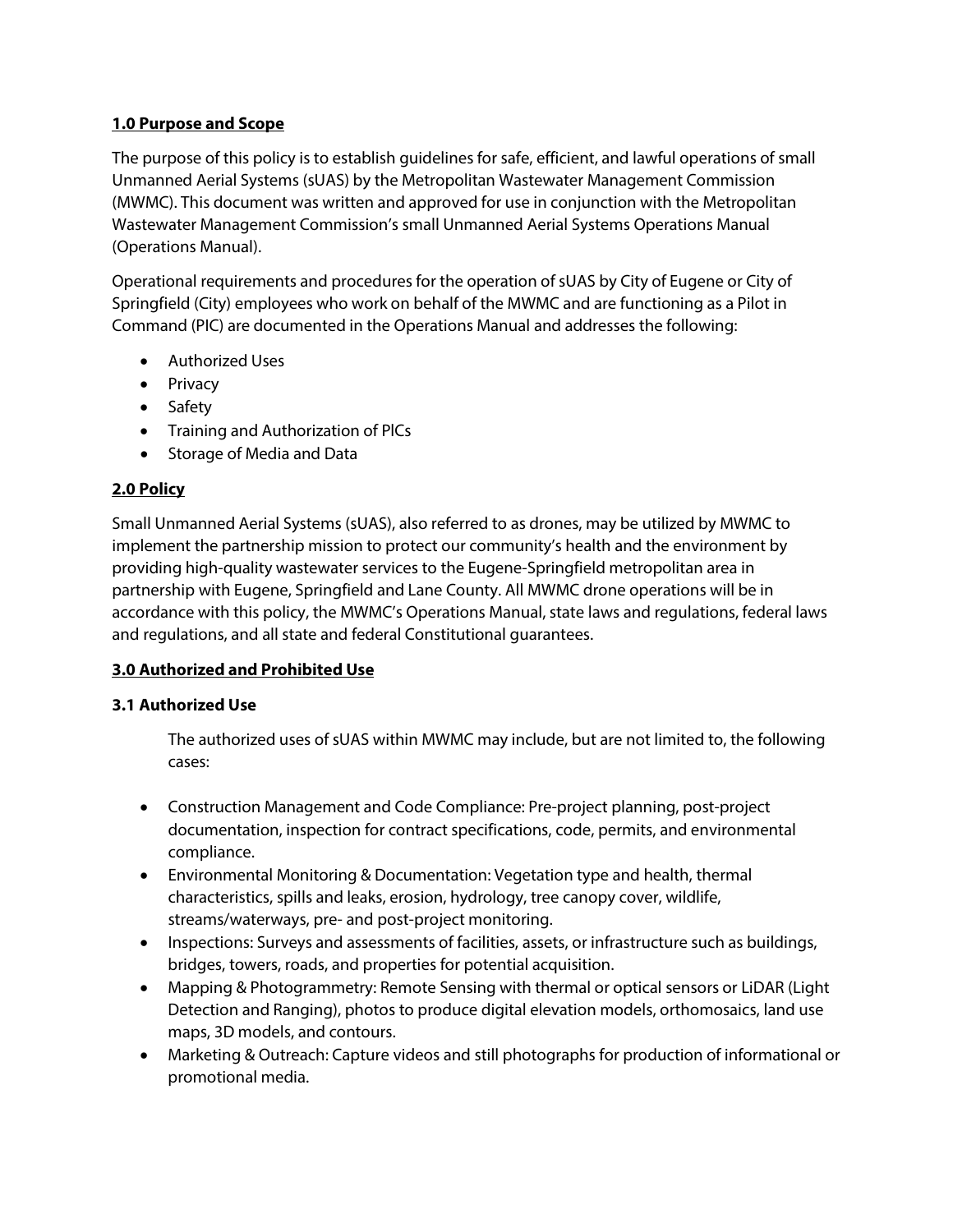- Disaster Response & Recovery: Perform or assist other departments or agencies with inspection of properties, facilities, and assets during and after natural disasters or emergencies. Provide aerial review and situational awareness of areas affected by natural disasters or emergencies.
- Training: Ongoing or initial assessment and evaluation of PICs or student operators.

# **3.2 Prohibited Use**

The use of personal sUAS equipment by MWMC to conduct business is prohibited. PICs shall operate sUAS equipment in accordance with the requirements ORS 837.300- .390. On no occasion shall sUAS be used to:

- Conduct random surveillance activities or target any person(s) with the intent of gathering any information about the individual(s).
- Harass, intimidate, or discriminate against any individual or group.
- Intentionally disturb wildlife or other animals, with the exception of an approved wildlife damage mitigation program.
- Conduct personal business of any type.
- Fly for recreation.

# **4.0 Privacy**

Refer to Operations Manual for a statement on privacy. MWMC must have an authorized purpose for sUAS operations, to record imagery or data with sUAS, or use sUAS-collected information. sUAS operations will be conducted in a professional, ethical and legal manner. PICs shall not intentionally record or transmit images of any location where a person would have a reasonable exception of privacy. In addition, PICs shall comply with ORS 163. 700- .701, referring to invasion of personal privacy. PICs shall take reasonable precautions to avoid inadvertently recording or transmitting images of areas where there is a reasonable expectation of privacy. Reasonable precautions can include, for example, planning and following a flight path only in public places, and deactivating or turning imaging devices away from places where a person would have a reasonable expectation of privacy during sUAS operations.

# **5.0 Safety**

Safety of drone operations is of utmost concern. The safety of all operations should be considered during every flight. Part 107 requirements must be followed at all times, as well as safety requirements as outlined in the Operations Manual.

# **6.0 Training Requirements and Operational Proficiency**

Prior to operating as PIC for MWMC, individuals must obtain and have a current FAA Part 107 Remote Pilot certificate with a sUAS rating, and the candidate must be approved to operate as a Student Operator by their Supervisor, Section Manager, and Division Manager. Additional requirements for training and operational proficiency for PICs can be found in Section 8 of the Operations Manual.

Approved Student Operators must operate under the direct supervision of an assigned PIC to complete the flight training requirements specified in the Operations Manual. Upon completion of training requirements, Student Operators must receive a recommendation of approval from their